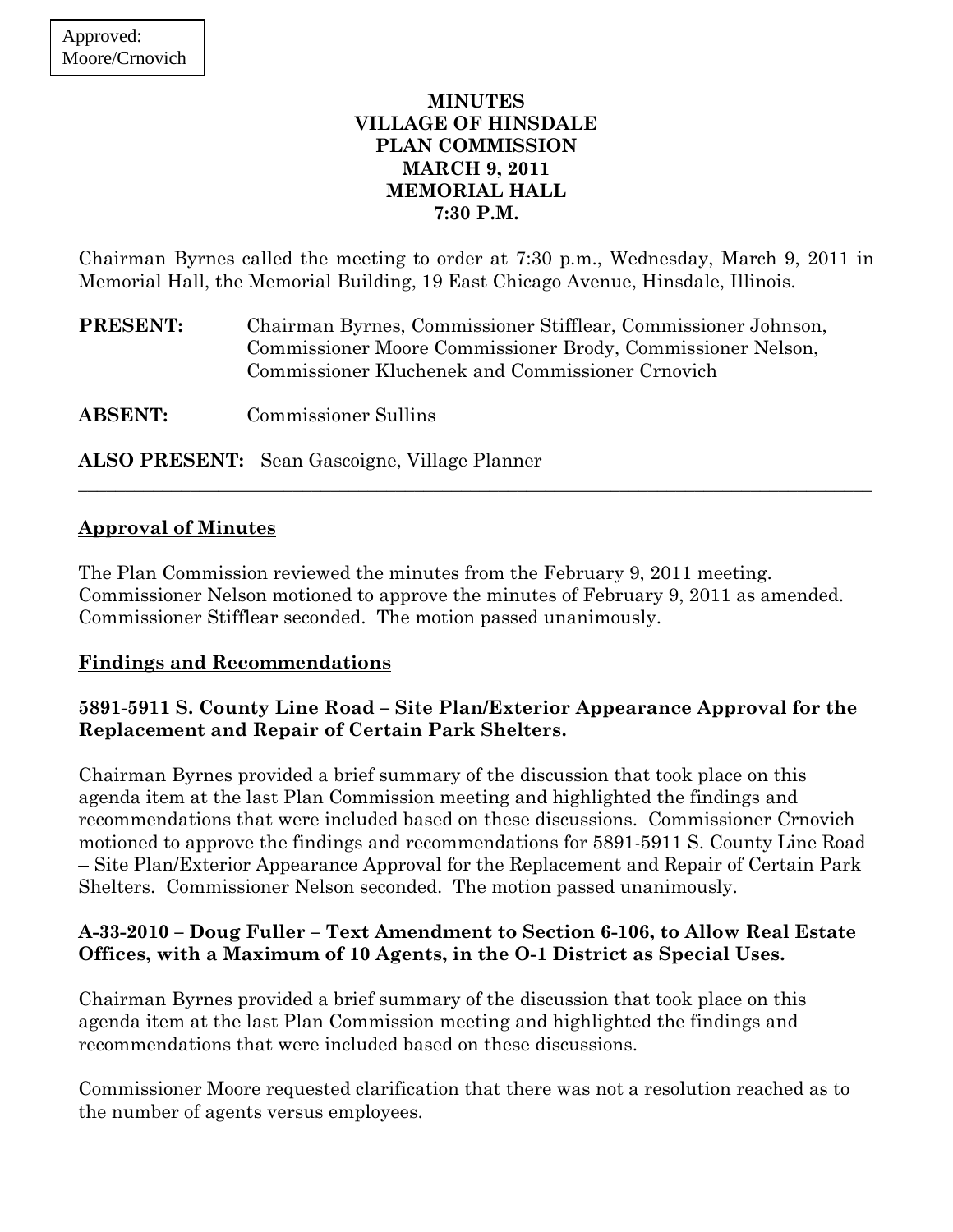Commissioner Crnovich indicated that she also had some comments and that she was going to vote against the findings and recommendations. She felt that they were given inaccurate information at the public hearing and that she voted for the special use, with the condition, under the impression that she needed to because the temporary use was going to expire. She then identified the confusion regarding the number of existing parking spaces and cited a section of the code that indicated the item could have been continued. Ms. Crnovich then expressed her concern regarding the use encroaching into a residential neighborhood. She identified several potential factors that could create parking conflicts in the area.

General discussion ensued regarding the language limiting the site to 10 agents and the fact that the business' web site identified 45 agents. Discussion also ensued regarding whether or not the limiting number included support staff or just agents.

Commissioner Moore summarized the transcripts regarding this conversation at the public hearing.

Chairman Brynes indicated that he had a comfort with the request given the nature of the real estate business and the fact that the parking requirements had been met. He then indicated that in his tenure with the Plan Commission, he had never experienced votes against the Findings and Recommendations and that the Zoning Code doesn't really address this issue. He asked Mr. Gascoigne if he had any ideas.

Mr. Gascoigne indicated that he had never experienced it either.

Commissioner Johnson indicated that she had similar concerns to Commissioner Crnovich in that she felt compelled to address the issue that night given the expiration of the temporary use. She also identified an excerpt from the code that addressed the ability to extend the temporary use.

Mr. Gascoigne appreciated the Commissioner's concerns and apologized for any confusion. He felt that he had clearly identified that the temporary use could have been extended as well as indicating that if the Commission didn't have the comfort with sending on the application to the ZPS they could certainly continue it to the next meeting.

Commissioner Kluchenek questioned if members of the Commission that were not present for the public hearing, could vote on the Findings and Recommendations.

Mr. Gascoigne indicated that through the Village Attorney, a Commissioner absent for the public hearing could vote on the findings, provided they could confirm the transcripts had been read.

Commissioner Johnson questioned how the qualifier of "maximum of 10 agents" would be policed?

Mr. Gascoigne acknowledged Commissioner Johnson's point and indicated that it was actually through the temporary use process that the ZPS placed the limitation of 10 agents on the request.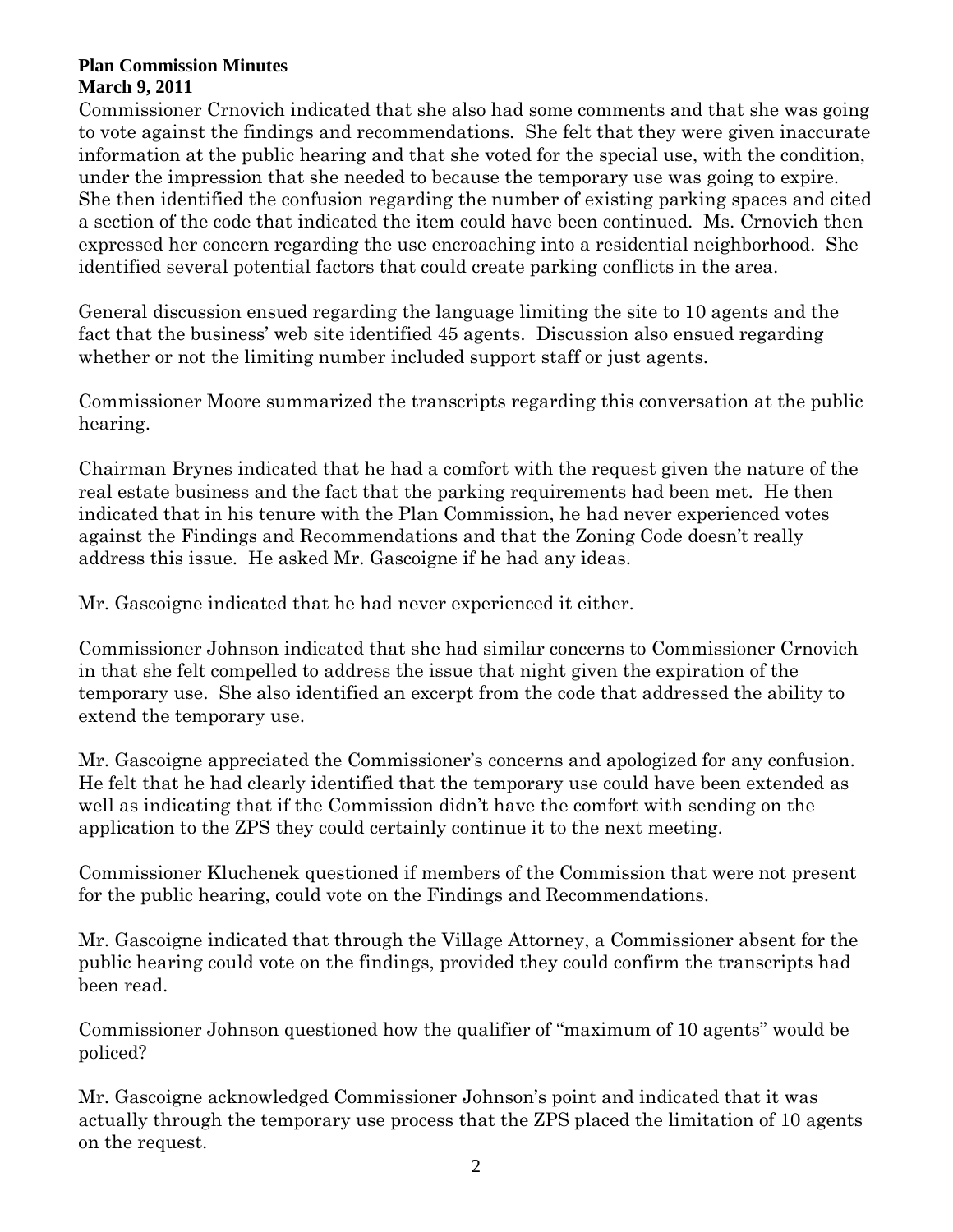General discussion ensued regarding the limitation of number of agents within the office versus the total number of agents on staff.

Commissioner Kluchenek asked where the limitation of 10 agents had come from.

Mr. Gascoigne indicated that the limitation on the number of total employees was discussed and recommended as part of the temporary use process.

Commissioner Stifflear indicated that he wanted to point out that the zoning code does not restrict a use in terms of parking by the number of employees but rather by the square footage of the building. He also indicated that he originally had some reserve regarding the specific language in the findings and whether the Commission had determined that the applicant show he could provide the additional parking or that he would provide it. After going back to the video, he had confirmed that the findings were correct and properly reflected what the Commission had said. He indicated that even though the applicant had indicated he was going to provide them, he hoped the Board would take the position that they should be required.

Commissioner Crnovich agreed with the comments, but identified certain uses where different standards were used to determine required parking, such as in the upcoming case for Edens.

Chairman Brynes questioned how these concerns get relayed to the Board.

Mr. Gascoigne indicated that they would be aware of the situation if they viewed the meeting or read any minutes regarding the discussions.

Commissioner Moore confirmed that the current discussion then would not be "on the record" and they would not be aware of it unless they watched the video.

Mr. Gascoigne confirmed.

Commissioner Kluchenek identified his concern that with the process, it raises concerns that the applicant isn't present to respond to changes to the findings and recommendations.

Mr. Gascoigne indicated that the findings and recommendations were really to confirm and approve the accuracy of the statements made from the previous month and that there really shouldn't be any additional deliberations at this point in the process.

Commissioner Crnovich summarized an excerpt of the code relating to the certification of an application and that she wanted it on record that she felt they were given inaccurate information.

Chairman Byrnes indicated that this was unusual situation and that the only way to get it on record was to take it to a vote and let the chips fall where they may. He also indicated that after going back and checking, he was incorrect in that the code does not currently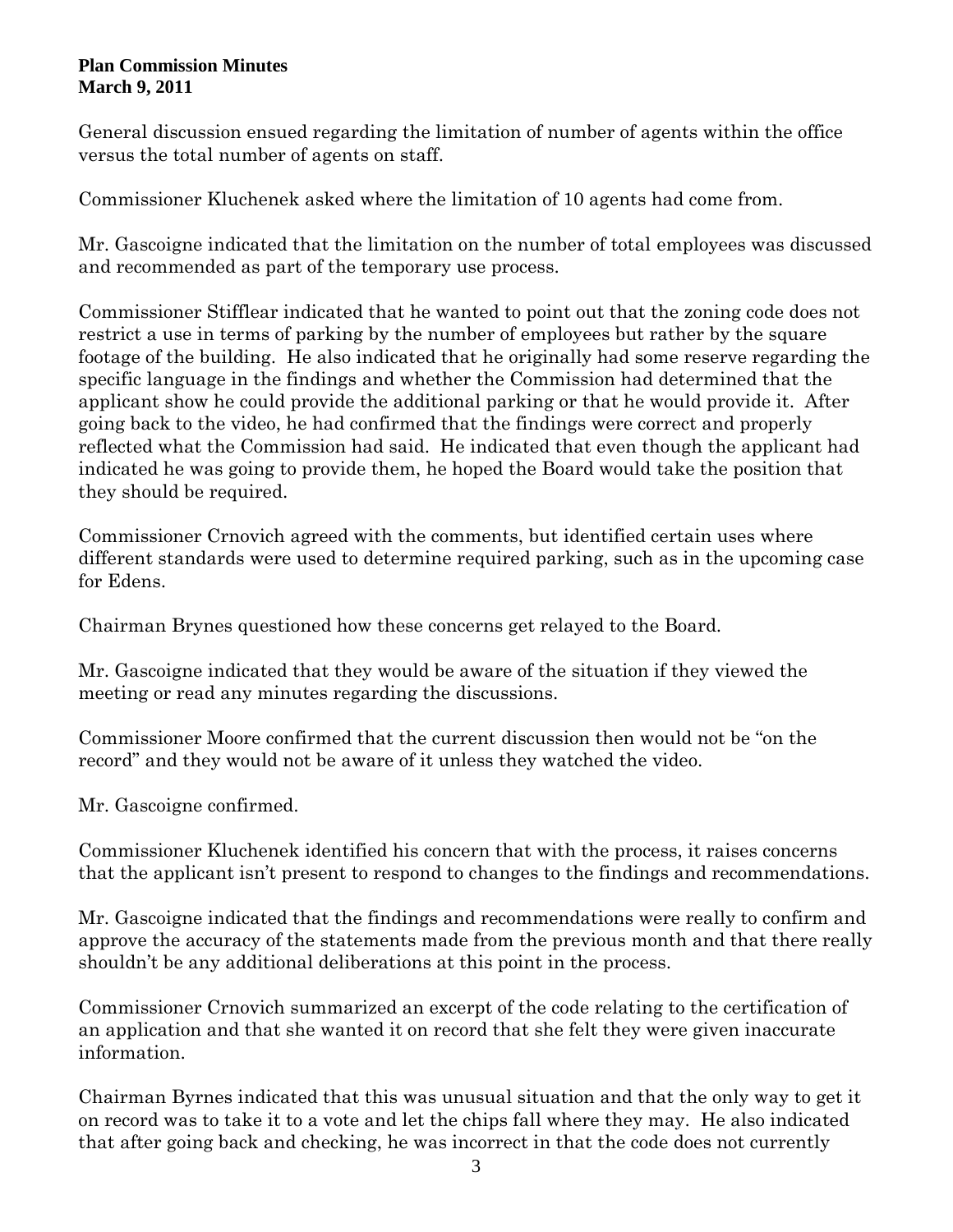limit realtor's offices to 10 agents. He then stated that he was not sure where the limitation of 10 agents came from.

Mr. Gascoigne indicated that the limitation of 10 agents had come as a recommendation from the Board of Trustees. He then added that based on the codes requirement to approve findings and recommendations at the next regularly scheduled meeting, he believed that the Commission had the discretion to remove or add language to more accurately represent the happenings at the public hearing, but didn't believe they could necessarily be denied.

Commissioner Stifflear indicated that the inadequacies within the application should allow the Commission to pull the application.

Mr. Gascoigne acknowledged Commissioner Stifflear's point and then indicated that due to where the application was in the process, suggested that maybe the ZPS or Village Board was a more appropriate place for that to happen.

Commissioner Kluchenek suggested that Chairman Byrnes take a non-binding vote to determine the position of the Commission and then re-open the public hearing if the vote to approve was not there.

Commissioner Nelson stated that he believed the only thing the Commission could do was to have the Chairman write a letter to the Board presenting the concerns they had with the application.

Chairman Byrnes indicated he could draft a letter to present to the Board.

Commissioner Crnovich summarized additional information regarding certification of the application.

Commissioner Brody suggested that maybe the information wasn't truly presented false and that there was possibly a lack of due diligence on the Commission's part.

Discussion ensued and Commissioner Kluchenek indicated that while he didn't find it fair to introduce new evidence, he also didn't believe that the Commission was obliged to approve the findings.

Chairman Byrnes indicated he would like to take vote and he would write a letter to the Board of Trustees.

Commissioner Stifflear indicated he was going to vote in favor of the findings but suggested that this should serve as a lesson as to the need to be more detailed with language used, citing the example stated previously regarding "could" and "should".

Commissioner Nelson motioned to approve the findings and recommendations for case A-33-2010 – Doug Fuller – Text Amendment to Section 6-106, to Allow Real Estate Offices, with a Maximum of 10 Agents, in the O-1 District as Special Uses.Commissioner Moore seconded.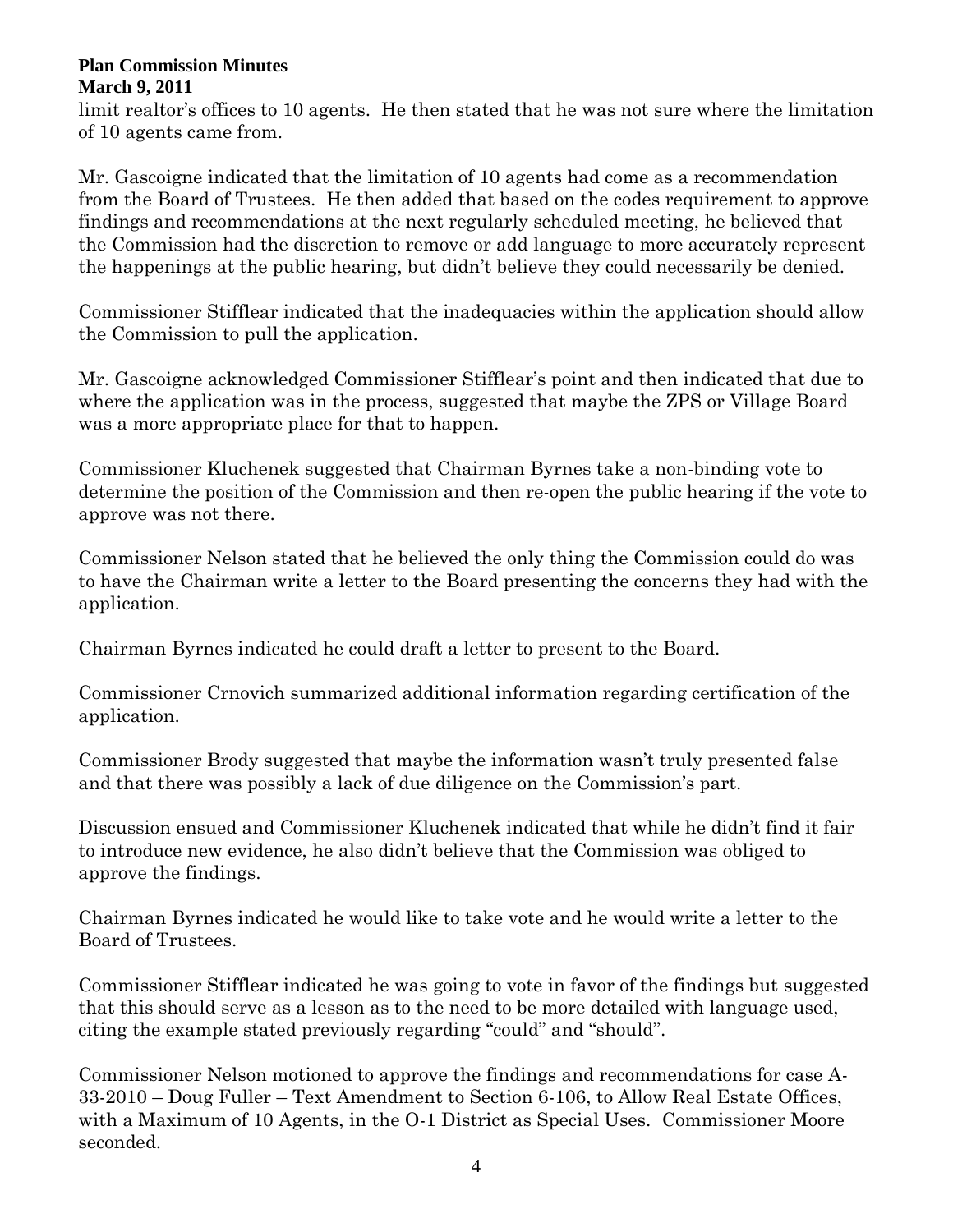Discussion ensued to clarify the proposed subject content of the letter to the Board. The motion passed on a 7-1 vote.

# **A-34-2010 – 22 N. Lincoln Street – Special Use Permit to Allow a Real Estate Office, with a Maximum of 10 Agents, in the O-1, Specialty Office District.**

Chairman Byrnes provided a brief summary of the discussion that took place on this agenda item at the last Plan Commission meeting and highlighted the findings and recommendations that were included based on these discussions. Commissioner Nelson motioned to approve the findings and recommendations for case A-34-2010 – 22 N. Lincoln Street – Special Use Permit to Allow a Real Estate Office, with a Maximum of 10 Agents, in the O-1, Specialty Office District. Commissioner Brody seconded. The motion passed on a 7-1 vote.

Commissioner Kluchenek expressed some concern regarding whether the letter to the Board was going to be on behalf of the commission or the chair, identifying concern with stating that it was from everyone without the ability for everyone to look at it.

Discussion ensued regarding suggested approaches.

Chairman Byrnes acknowledged the concern and advised he would draft the letter to the Board, circulate it to all the Commissioners, incorporate their comments and then send the letter to the Board of Trustees.

# **A-38-2010 – Village of Hinsdale – Text Amendment to Section 9-104 as it Relates to Driveway Width.**

Chairman Byrnes provided a brief summary of the discussion that took place on this agenda item at the last Plan Commission meeting and highlighted the findings and recommendations that were included based on these discussions. Commissioner Nelson motioned to approve the findings and recommendations for case A-38-2010 – Village of Hinsdale – Text Amendment to Section 9-104 as it Relates to Driveway Width. Commissioner Crnovich seconded. The motion passed unanimously.

# **Scheduling of Public Hearings**

# **A-05-2011 – 10 N. Washington Street – Eden Supportive Living – Major Adjustment to a Planned Development and a Special Use for a Personal Care Facility.**

Chairman Byrnes stated the public hearing would be scheduled for April 13, 2011.

The Commission requested specific information regarding previous approvals for Washington Square.

Mr. Gascoigne indicated he would include everything he could find.